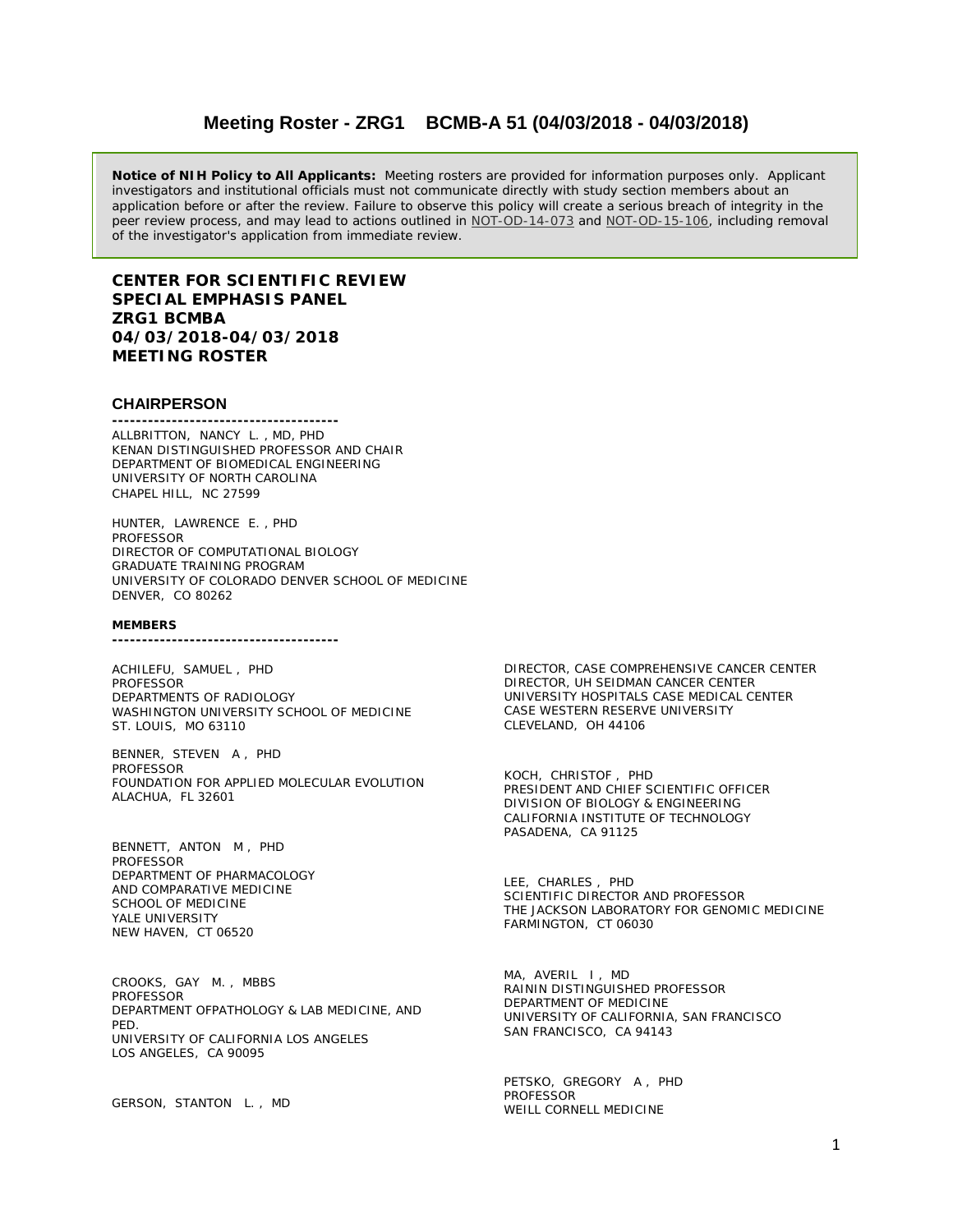BELFER RESEARCH BUILDING ROOM 1030, MAIL BOX 240 413 EAST 69TH STREET NEW YORK, NY 10021

RASGON, NATALIE L , MD, PHD PROFESSOR DEPARTMENT OF PSYCHIATRY AND BEHAVIORAL **SCIENCES** 

STANFORD UNIVERSITY OF SCHOOL OF MEDICINE STANFORD, CA 94305

SINGER, ROBERT H. , PHD PROFESSOR AND CO-CHAIR ANATOMY AND STRUCTURAL BIOLOGY CO-DIRECTOR, GRUSS LIPPER BIOPHOTONICS CENTER PROFESSOR OF CELL BIOLOGY AND NEUROSCIENCE ALBERT EINSTEIN COLLEGE OF MEDICINE BRONX, NY 10461

### **MAIL REVIEWER(S)**

**--------------------------------------**

ABATE-SHEN, CORY, PHD MICHAEL AND STELLA CHERNOW PROFESSOR OF UROLOGICAL ONCOLOGY ASSOCIATE DIRECTOR HERBERT IRVING COMPREHENSIVE CANCER CENTER COLUMBIA UNIVERSITY MEDICAL CENTER NEW YORK, NY 10032

ALBERT, REKA Z, PHD DISTINGUISHED PROFESSOR OF PHYSICS AND BIOLOGY DEPARTMENTS OF PHYSICS AND BIOLOGY PENNSYLVANIA STATE UNIVERSITY UNIVERSITY PARK, PA 16802

ALLEN, JOSEPH PATRICK, PHD PROFESSOR DEPARTMENT OF PSYCHOLOGY UNIVERSITY OF VIRGINIA CHARLOTTESVILLE, VA 22904

AMOS, CHRISTOPHER I, PHD PROFESSOR AND CHAIR DEPARTMENT OF BIOMEDICAL DATA SCIENCES GEISEL SCHOOL OF MEDICINE DARTMOUTH COLLEGE HANOVER, NH 03755

ANSARI, ASEEM Z, PHD **PROFESSOR** DEPARTMENT OF BIOCHEMISTRY & GENOME CENTER UNIVERSITY OF WISCONSIN MADISON, WI 53706

ANWAR, MOHD, PHD ASSOCIATE PROFESSOR THE SECURE USABLE SOCIAL MEDIA AND NETWORKS LAB NORTH CAROLINA A AND T STATE UNIVERSITY GREENSBORO, NC 27411

ARORA, PARAMJIT S, PHD PROFESSOR

DEPARTMENT OF CHEMISTRY NEW YORK UNIVERSITY NEW YORK, NY 10003

ARYA, DEV PRIYA, PHD PROFESSOR DEPARTMENT OF CHEMISTRY CLEMSON UNIVERSITY CLEMSON, SC 29634

ASPINWALL, CRAIG A, PHD PROFESSOR DEPARTMENT OF CHEMISTRY AND BIOCHEMISTRY UNIVERSITY OF ARIZONA TUCSON, AZ 85721

BAGNER, DANIEL MARC, PHD ASSOCIATE PROFESSOR DEPARTMENT OF PSYCHOLOGY FLORIDA INTERNATIONAL UNIVERSITY MIAMI, FL 33199

BAKER, LANE A., PHD ASSOCIATE PROFESSOR DEPARTMENT OF CHEMISTRY INDIANA UNIVERSITY BLOOMINGTON, IN 47405

BAO, GANG, PHD **PROFESSOR** DEPARTMENT OF BIOENGINEERING RICE UNIVERSITY HOUSTON, TX 77030

BARAM, TALLIE Z., PHD, MD DANETTE SHEPARD PROFESSOR DEPARTMENT OF ANATOMY AND NEUROBIOLOGY SCHOOL OF MEDICINE UNIVERSITY OF CALIFORNIA, IRVINE IRVINE, CA 92697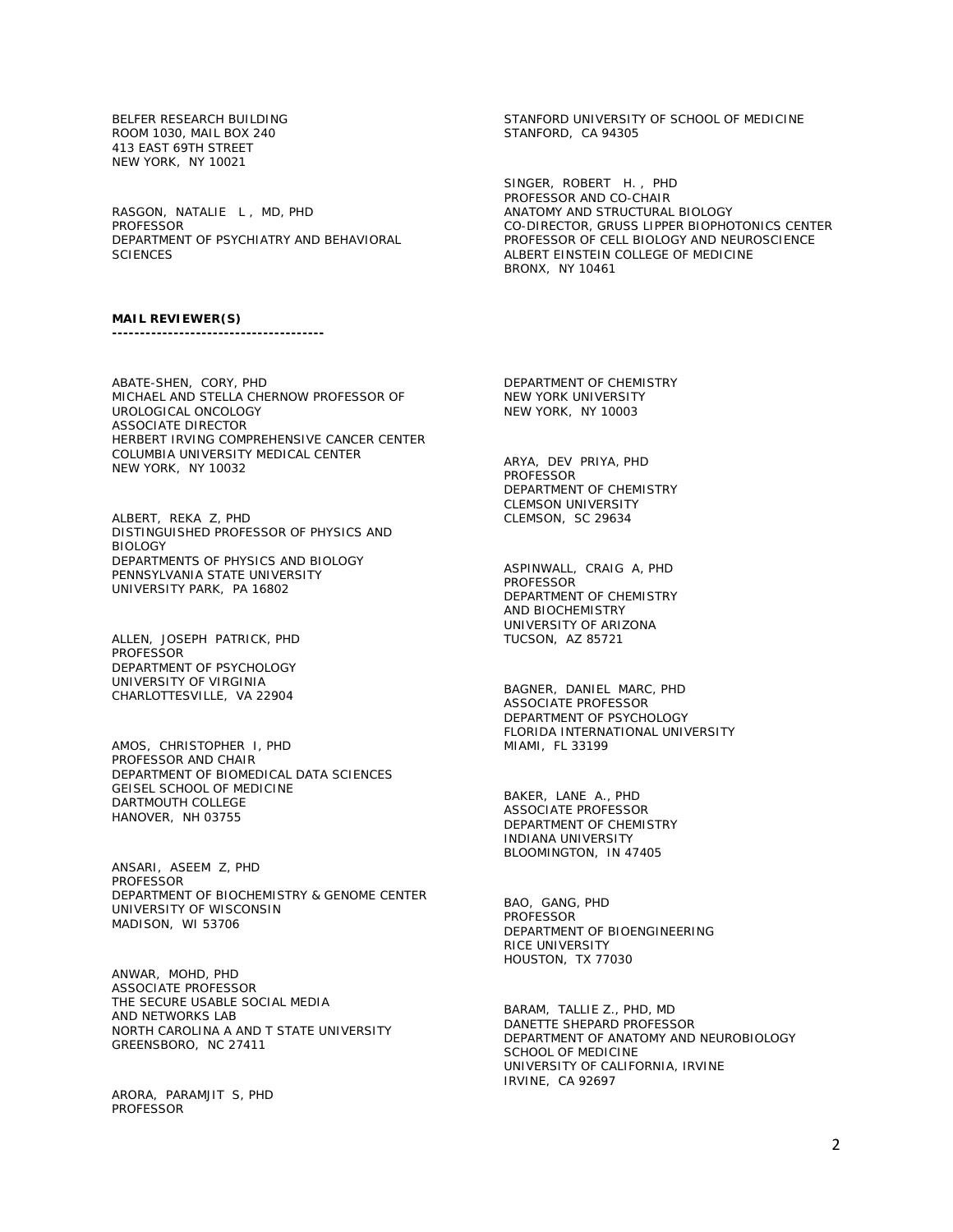BARNEA, GILAD, PHD ASSOCIATE PROFESSOR DEPARTMENT OF NEUROSCIENCE BROWN UNIVERSITY PROVIDENCE, RI 02912

BARROWS, LOUIS R, PHD PROFESSOR DEPARTMENT OF PHARMACOLOGY AND TOXICOLOGY UNIVERSITY OF UTAH SALT LAKE CITY, UT 84112

BARTHOLOMEW, AMELIA M., MD **PROFESSOR** DEPARTMENT OF SURGERY & BIOENGINEERING UNIVERSITY OF ILLINOIS AT CHICAGO CHICAGO, IL 60612

BASU, UTTIYA, PHD ASSOCIATE PROFESSOR DEPARTMENT OF MICROBIOLOGY AND IMMUNOLOGY COLLEGE OF PHYSICIANS AND SURGEONS COLUMBIA UNIVERSITY NEW YORK, NY 10032

BAUMANN, WILLIAM THOMAS, PHD ASSOCIATE PROFESSOR DEPARTMENT OF ELECTRICAL AND COMPUTER ENGINEERING COLLEGE OF ENGINEERING VIRGINIA TECH BLACKSBURG, VA 24061

BEER, MICHAEL A., PHD ASSOCIATE PROFESSOR MCKUSICK-NATHANS INSTITUTE OF GENETIC MEDICINE DEPARTMENT OF BIOMEDICAL ENGINEERING JOHNS HOPKINS UNIVERSITY BALTIMORE, MD 21205

BENICHOU, GILLES A, PHD, DSC ASSOCIATE PROFESSOR DEPARTMENT OF SURGERY, TRANSPLANTATION UNIT MASSACHUSETTS GENERAL HOSPITAL HARVARD MEDICAL SCHOOL BOSTON, MA 02114

BHATTACHARYA, DEEPTA, PHD ASSOCIATE PROFESSOR DEPARTMENT OF PATHOLOGY AND IMMUNOLOGY WASHINGTON UNIVERSITY SCHOOL OF MEDICINE ST. LOUIS , MO 63110

BLACKWELL, KIM L, PHD PROFESSOR KRASNOW INSTITUTE FOR ADVANCED STUDY GEORGE MASON UNIVERSITY FAIRFAX, VA 22030

BLOBEL, GERD A, MD, PHD ASSOCIATE PROFESSOR ABRAMSON RESEARCH CENTER CHILDREN'S HOSPITAL OF PHILADELPHIA PHILADELPHIA, PA 19104

BLOWER, MICHAEL DEMIAN, PHD ASSOCIATE PROFESSOR DEPARTMENT OF MOLECULAR BIOLOGY MASSACHUSETTS GENERAL HOSPTIAL BOSTON, MA 02114

BLUMER, KENDALL J, PHD PROFESSOR DEPARTMENT OF CELL BIOLOGY AND PHYSIOLOGY WASHINGTON UNIVERSITY SCHOOL OF MEDICINE ST. LOUIS, MO 63110

BOEKE, JEF D, PHD PROFESSOR AND DIRECTOR DEPARTMENT OF MOLECULAR BIOLOGY AND GENETICS THE JOHN HOPKINS UNIVERSITY SCHOOL OF MEDICINE BALTIMORE, MD 21205

BORN, RICHARD T, MD PROFESSOR DEPARTMENT OF NEUROBIOLOGY HARVARD MEDICAL SCHOOL BOSTON, MA 02115

BOWSER, MICHAEL T, PHD ASSOCIATE PROFESSOR DEPARTMENT OF CHEMISTRY UNIVERSITY OF MINNESOTA MINNEAPOLIS, MN 55455

BRETON, CARRIE VAN DOREN, SCD ASSOCIATE PROFESSOR DEPARTMENT OF PREVENTIVE MEDICINE KECK SCHOOL OF MEDICINE UNIVERSITY OF SOUTHERN CALIFORNIA LOS ANGELES, CA 90089

BROWN, RONALD LANE, PHD ASSOCIATE SCIENTIST OREGON HEALTH SCIENCES UNIVERSITY PORTLAND, OR 97209

BRYANT, ZEV, PHD ASSOCIATE PROFESSOR DEPARTMENT OF BIOENGINEERING STANFORD SCHOOL OF MEDICINE STANFORD, CA 94305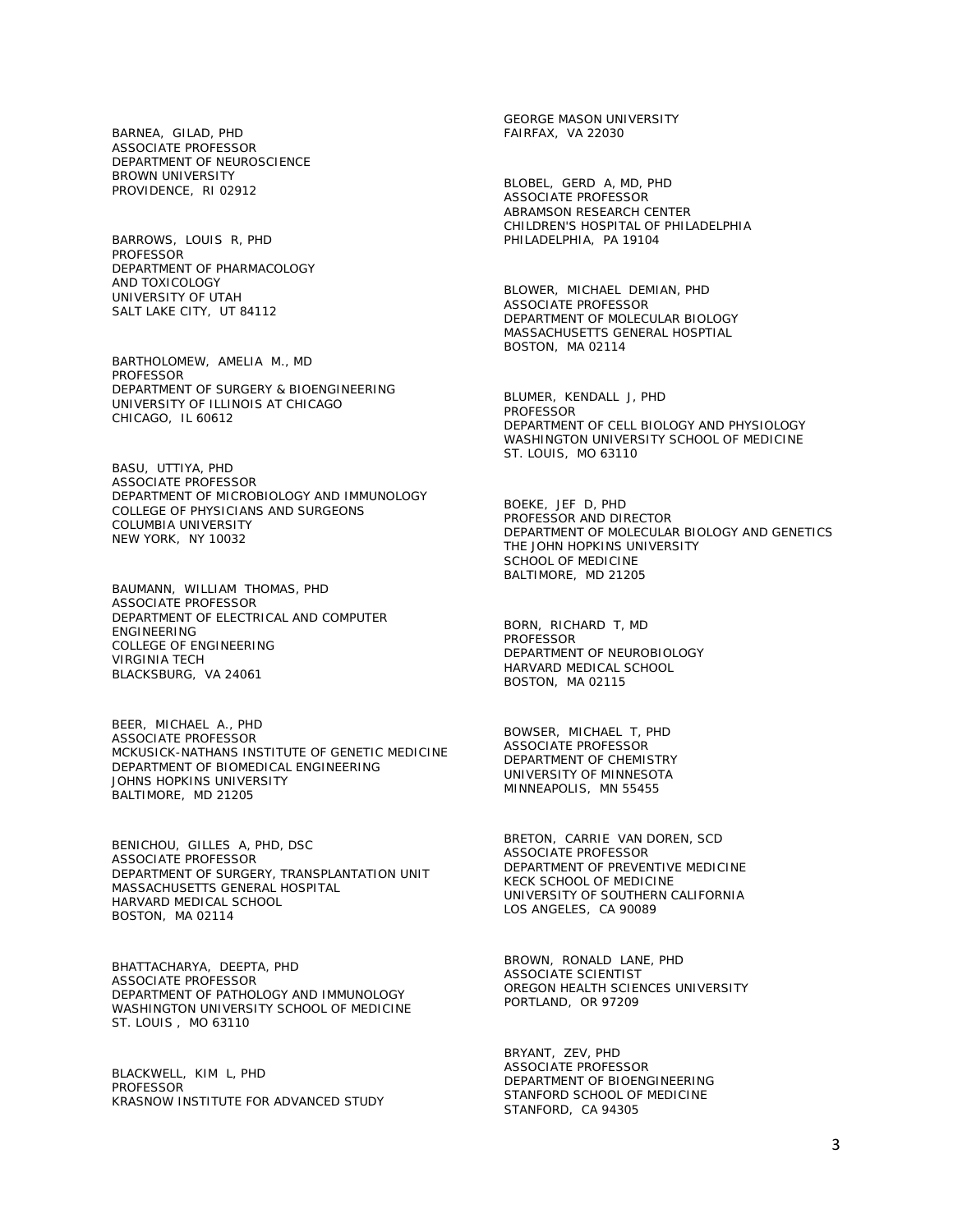BUKA, STEPHEN L, SCD PROFESSOR DEPARTMENT OF EPIDEMIOLOGY BROWN UNIVERSITY PROVIDENCE, RI 02912

CARDOZO, TIMOTHY J, MD, PHD ASSOCIATE PROFESSOR DEPARTMENT OF BIOCHEMISTRY AND MOLECULAR PHARMACOLOGY NEW YORK UNIVERSITY MEDICAL CENTER NEW YORK, NY 10014

CHALASANI, SREEKANTH H., PHD ASSOCIATE PROFESSOR MOLECULAR NEUROBIOLOGY LABORATORY SALK INSTITUTE FOR BIOLOGICAL STUDIES LA JOLLA, CA 92037

CHAPUT, JOHN CHARLES, PHD ARIZONA STATE UNIVERSITY CHEMISTRY BIOCHEMISTRY CENTER FOR BIOOPTICAL NANOTECHNOLOGY TEMPE, AZ 85287

CHEN, JAMES K, PHD ASSOCIATE PROFESSOR DEPARTMENT OF CHEMICAL AND SYSTEMS BIOLOGY STANFORD UNIVERSITY SCHOOL OF MEDICINE STANFORD, CA 94305

CHEN, WEI, PHD ASSISTANT PROFESSOR DIVISION OF PULMONARY MEDICINE ALLERGY AND IMMUNOLOGY DEPARTMENT OF PEDIATRICS CHILDREN'S HOSPITAL OF PITTSBURGH OF UPMC PITTSBURGH, PA 15224

CHEUNG, AMBROSE LIN YAU, MD PROFESSOR OF MICROBIOLOGY GEISEL SCHOOL OF MEDICINE DATMOUTH UNIVERSITY HANOVER, NH 03755

CHRISTOFI, FEDIAS LEONTIOU, PHD **PROFESSOR** DEPARTMENTS OF ANESTHESIOLOGY, PHYSIOLOGY AND CELL BIOLOGY COLLEGE OF MEDICINE AND PUBLIC HEALTH OHIO STATE UNIVERSITY OHIO STATE UNIVERSITY COLUMBUS, OH 43210

CONFORTI, LAURA, PHD, OTHER DOCT ASSOCIATE PROFESSOR DEPTARTMENT OF INTERNAL MEDICINE UNIVERSITY OF CINCINNATI CINCINNATI, OH 45267

COOKSON, MARK R, PHD SENIOR INVESTIGATOR DEPARTMENT OF CELL BIOLOGY AND GENE EXPRESSION UNIT NATIONAL INSTITUTE ON AGING NATIONAL INSTITUTES OF HEALTH NATIONAL INSTITUTES OF HEALTH BETHESDA, MD 20892

CRAWFORD, PETER A, MD, PHD **PROFESSOR** DIVISION OF MOLECULAR MEDICINE DEPARTMENT OF MEDICINE UNIVERSITY OF MINNESOTA MINNEAPOLIS, MN 55455

CUTLER, DAVID JOSEPH, PHD ASSOCIATE PROFESSOR DEPARTMENT OF HUMAN GENETICS EMORY UNIVERSITY SCHOOL OF MEDICINE ATLANTA, GA 30322

DAYIE, KWAKU, PHD ASSOCIATE PROFESSOR DEPARTMENT OF CHEMISTRY AND BIOCHEMISTRY UNIVERSITY OF MARYLAND, COLLEGE PARK COLLEGE PARK, MD 20742

DE LECEA, LUIS, PHD PROFESSOR DEPARTMENT OF PSYCHIATRY AND BEHAVIORAL SCIENCES STANFORD UNIVERSITY SCHOOL OF MEDICINE STANFORD, CA 94305

DEAN, DAVID A, PHD PROFESSOR DEPARTMENT OF PEDIATRICS UNIVERSITY OF ROCHESTER SCHOOL OF MEDICINE ROCHESTER, NY 14642

DEGRADO, TIMOTHY R., PHD DIRECTOR DEPARTMENT OF RADIOLOGY MOLECULAR IMAGING RESEARCH MAYO CLINIC ROCHESTER, MN 55905

DEITERS, ALEXANDER, PHD PROFESSOR DEPARTMENT OF CHEMISTRY UNIVERSITY OF PITTSBURGH PITTSBURGH, PA 15260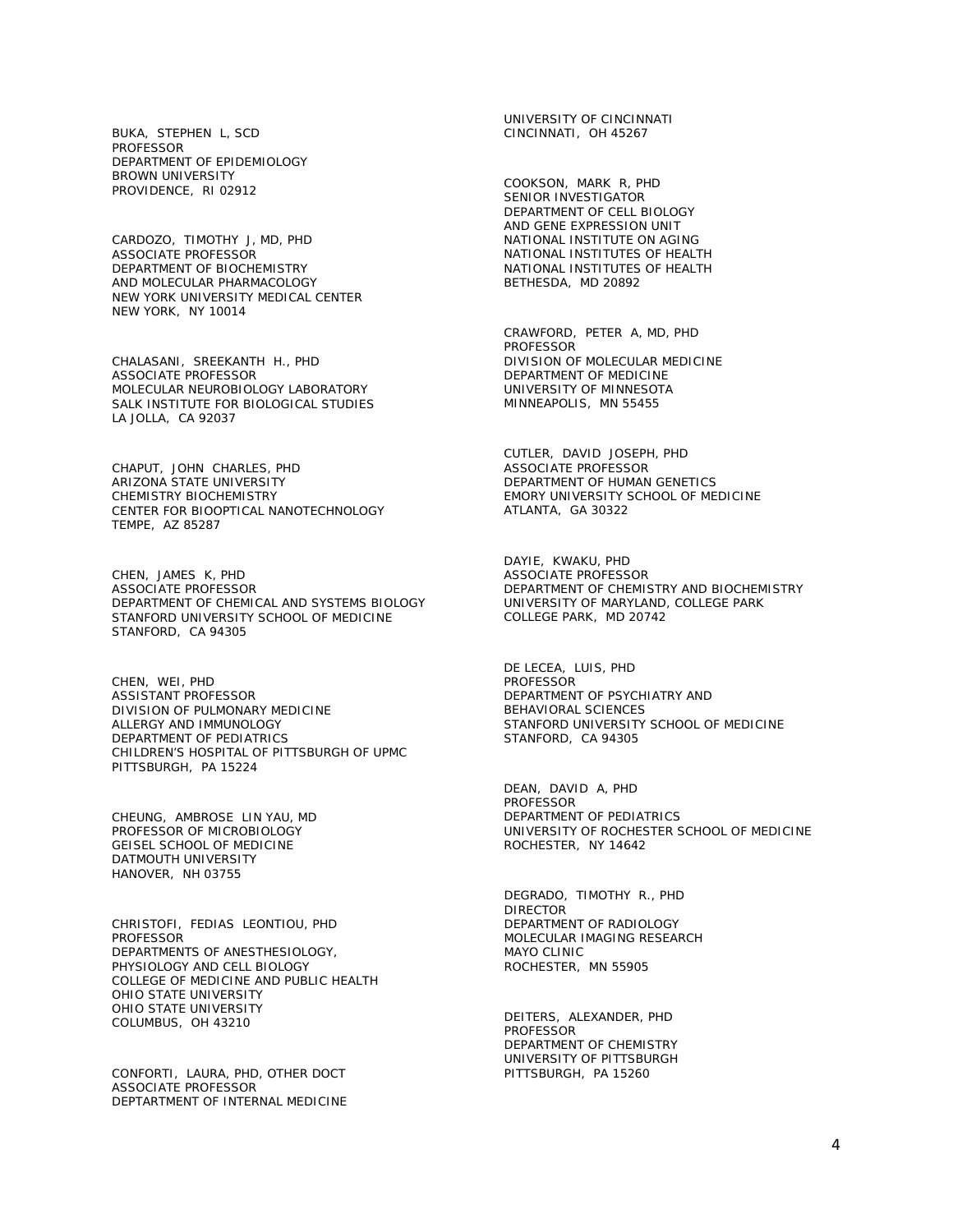DEMETRIOU, MICHAEL, MD, PHD PROFESSOR DEPARTMENTS OF NEUROLOGY, MICROBIOLOGY AND MOLECULAR GENETICS UNIVERSITY OF CALIFORNIA, IRVINE IRVINE, CA 92697

DERBYSHIRE, KEITH M, PHD RESEARCH SCIENTIST DIVISION OF GENETICS WADSWORTH CENTER NEW YORK STATE DEPARTMENT OF HEALTH ALBANY, NY 12201

DINOV, IVO D, PHD ASSOCIATE PROFESSOR OF STATISTICS DEPARTMENT OF SYSTEMS LEADERSHIP AND EFFECTIVENESS UNIVERSITY OF MICHIGAN ANN ARBOR, MI 48109

DONALD, BRUCE R., PHD **PROFESSOR** DEPARTMENTS OF COMPUTER SCIENCE AND **BIOCHEMISTRY** DUKE UNIVERSITY DURHAM, NC 27708

DREWRY, DAVID HAROLD, PHD RESEARCH ASSOCIATE PROFESSOR ESHELMAN SCHOOL OF PHARMACY UNIVERSITY OF NORTH CAROLINA CHAPEL HILL CHAPEL HILL, NC 27599

FAYAD, ZAHI A., PHD PROFESSOR DEPARTMENT OF RADIOLOGY MOUNT SINAI SCHOOL OF MEDICINE NEW YORK, NY 10029

FEDERSPIEL, MARK J, PHD DIRECTOR, MAYO CLINIC VIRAL VECTOR PRODUCTION LABORATORY MAYO CLINIC VIRAL VECTOR PRODUCTION LABORATORY MAYO CLINIC ROCHESTER, MN 55905

FEDOR, MARTHA J., PHD PROFESSOR DEPARTMENT OF CHEMICAL PHYSIOLOGY AND MOLECULAR BIOLOGY THE SKAGGS INSTITUTE FOR CHEMICAL BIOLOGY THE SCRIPPS RESEARCH INSTITUTE LA JOLLA, CA 92037

FEINGOLD, ELEANOR, PHD PROFESSOR DEPARTMENTS OF HUMAN GENETICS AND BIOSTATISTICS GRADUATE SCHOOL OF PUBLIC HEALTH UNIVERSITY OF PITTSBURGH PITTSBURGH, PA 15260

FONDUFE-MITTENDORF, YVONNE NSOKIKA, PHD ASSOCIATE PROFESSOR DEPARTMENT OF MOLECULAR AND CELLULAR **BIOCHEMISTRY** UNIVERSITY OF KENTUCKY LEXINGTON, KY 40536

FOREST, CRAIG, PHD ASSOCIATE PROFESSOR DEPARTMENT OF BIOMEDICAL ENGINEERING GEORGE W. WOODRUFF SCHOOL OF MECHANICAL ENGINEERING GEORGIA INSTITUTE OF TECHNOLOGY ATLANTA, GA 30332

FORSBURG, SUSAN L., PHD PROFESSOR DEPARTMENT OF MOLECULAR AND COMPUTATIONAL BIOLOGY UNIVERSITY OF SOUTHERN CALIFORNIA LOS ANGELES, CA 90089

FOSTER, JANE ALLYSON, PHD ASSOCIATE PROFESSOR DEPARTMENT OF PSYCHIATRY AND BEHAVIORAL NEUROSCIENCES MCMASTER UNIVERSITY HAMILTON, ON L8S4L, CANADA

FULLER, PATRICK M, PHD ASSOCIATE PROFESSOR DEPARTMENT OF NEUROLOGY BETH ISRAEL DEACONESS MEDICAL CENTER HARVARD MEDICAL SCHOOL BOSTON, MA 02215

GALVANI, ALISON P, PHD PROFESSOR AND DIRECTOR DEPARTMENTS OF EPIDEMIOLOGY AND ECOLOGY AND EVOLUTIONARY BIOLOGY CENTER FOR INFECTIOUS DISEASE MODELING ANDANALYSIS YALE UNIVERSITY SCHOOL OF PUBLIC HEALTH NEW HAVEN, CT 06520

GAMBLE, KAREN L, PHD ASSOCIATE PROFESSOR DEPARTMENT OF NEUROBIOLOGY SCHOOL OF MEDICINE UNIVERSITY OF ALABAMA, BIRMINGHAM BIRMINGHAM, AL 35294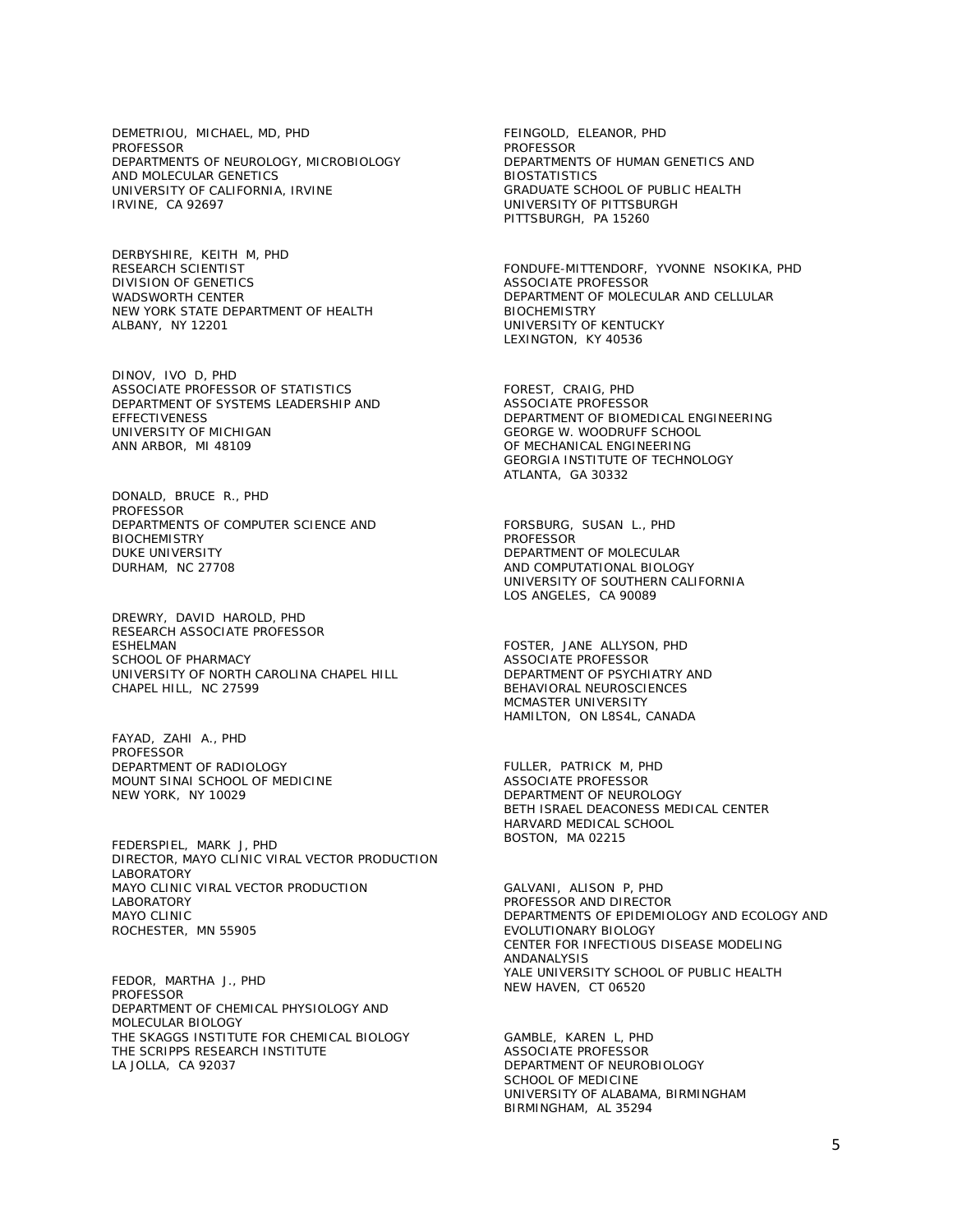GAO, XIAOHU, PHD ASSOCIATE PROFESSOR DEPARTMENT OF BIOENGINEERING UNIVERSITY OF WASHINGTON SEATTLE, WA 98195

GEORGE, ANNE, PHD PROFESSOR DEPARTMENT OF ORAL BIOLOGY COLLEGE OF DENTISTRY UNIVERSITY OF ILLINOIS AT CHICAGO CHICAGO, IL 60612

GIEBULTOWICZ, JADWIGA M, PHD **PROFESSOR** DEPARTMENT OF INTEGRATIVE BIOLOGY OREGON STATE UNIVERSITY CORVALLIS, OR 97331

GILL, HARVINDER SINGH, PHD ASSOCIATE PROFESSOR DEPARTMENT OF CHEMICAL ENGINEERING TEXAS TECH UNIVERSITY LUBBOCK, TX 79409

GLUCKSMAN, MARC J, PHD PROFESSOR AND DIRECTOR DEPARTMENT OF BIOCHEMISTRY AND MOLECULAR BIOLOGY ROSALIND FRANKLIN UNIVERSITY OF MEDICINE AND SCIENCE, CHICAGO MEDICAL SCHOOL NORTH CHICAGO, IL 60064

GONG, QIZHI, PHD **PROFESSOR** DEPARTMENT OF CELL BIOLOGY AND HUMAN ANATOMY UNIVERSITY OF CALIFORNIA, DAVIS DAVIS, CA 95616

GREMBECKA, JOLANTA, PHD ASSOCIATE PROFESSOR DEPARTMENT OF PATHOLOGY UNIVERSITY OF MICHIGAN ANN ARBOR, MI 48109

GROSSFIELD, ALAN, PHD ASSOCIATE PROFESSOR DEPARTMENT OF BIOCHEMISTRY AND BIOPHYSICS UNIVERSITY OF ROCHESTER MEDICAL SCHOOL ROCHESTER, NY 14642

GUDJONSSON, JOHANN ELI, MD, PHD ASSOCIATE PROFESSOR DEPARTMENT OF DERMATOLOGY MEDICAL SCHOOL

UNIVERSITY OF MICHIGAN ANN ARBOR, MI 48109

GULARI, ERDOGAN, PHD PROFESSOR DEPARTMENT OF CHEMICAL ENGINEERING UNIVERSITY OF MICHIGAN ANN ARBOR, MI 48109

GUREVICH, VSEVOLOD V., PHD PROFESSOR DEPARTMENT OF PHARMACOLOGY VANDERBILT UNIVERSITY MEDICAL CENTER NASHVILLE, TN 37232

GURTNER, GEOFFREY C, MD JOHNSON AND JOHNSON DISTINGUISHED PROFESSOR OF SURGERY PROFESSOR (BY COURTESY) OF BIOENGINEERING AND MATERIALS SCIENCE VICE CHAIRMAN OF SURGERY FOR RESEARCH STANFORD UNIVERSITY SCHOOL OF MEDICINE STANFORD, CA 94305

GURUMURTHY, CHANNABASAVAIAH ASSOCIATE PROFESSOR DEPARTMENT OF GENETICS, CELL BIOLOGY AND ANATOMY UNIVERSITY OF NEBRASKA MEDICAL CENTER OMAHA, NE 68198

HAHN, MARIAH S., PHD PROFESSOR DEPARTMENT OF BIOMEDICAL ENGINEERING RENSSELAER POLYTECHNIC INSTITUTE TROY, NY 12180

HAN, JONGYOON, PHD **PROFESSOR** DEPARTMENT OF ELECTRICAL ENGINEERING AND COMPUTER SCIENCE MASSACHUSETTS INSTITUTE OF TECHNOLOGY CAMBRIDGE, MA 02139

HANSFORD, DEREK J, PHD ASSOCIATE PROFESSOR DEPARTMENT OF BIOMEDICAL ENGINEERING OHIO STATE UNIVERSITY COLUMBUS, OH 43212

HARDIKER, NICK, RN, PHD ASSOCIATE DEAN SCHOOL OF HUMAN AND HEALTH SCIENCES UNIVERSITY OF HUDDERSFIELD QUEENSGATE, HD1 3, UNITED KINGDOM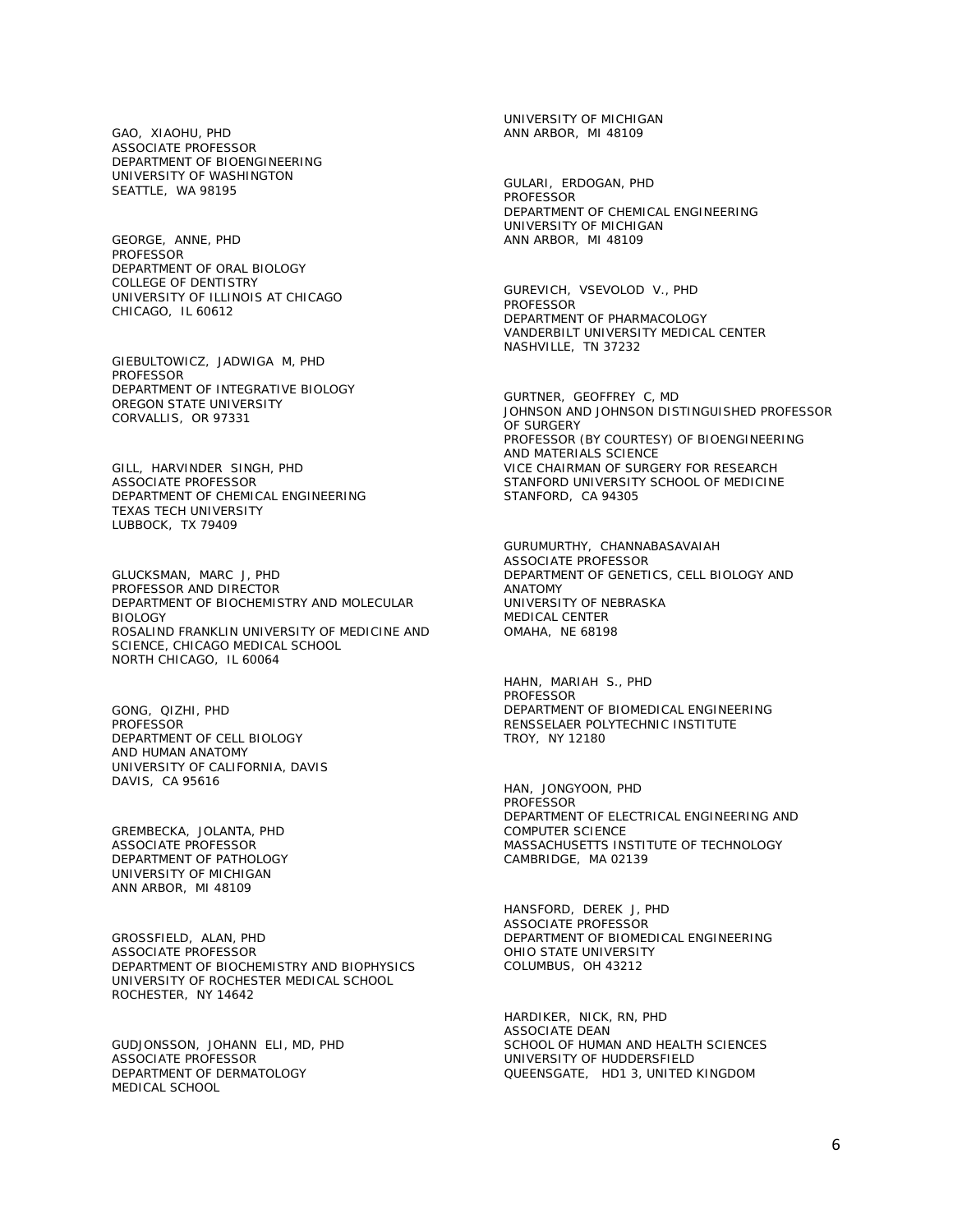HAYES, CHRISTOPHER S., PHD PROFESSOR DEPARTMENT OF MOLECULAR CELL AND DEVELOPMENTAL BIOLOGY UNIVERSITY OF CALIFORNIA, SANTA BARBARA SANTA BARBARA, CA 93106

HERLYN, MEENHARD F, DVM, DSC PROFESSOR, DIRECTOR MELANOMA RESEARCH CENTER MOLECULAR AND CELLULAR ONCOGENESIS PROGRAM THE WISTAR INSTITUTE PHILADELPHIA, PA 19104

HLADY, VLADIMIR, DSC PROFESSOR DEPARTMENT OF BIOENGINEERING UNIVERSITY OF UTAH SALT LAKE CITY, UT 84112

HOLLEY, SCOTT A, PHD ASSOCIATE PROFESSOR DEPARTMENT OF MOLECULAR, CELLULAR AND DEVELOPMENTAL BIOLOGY YALE UNIVERSITY NEW HAVEN, CT 06520

HOWELL, ALEXANDRA L, PHD **PROFESSOR** DEPARTMENT OF MICROBIOLOGY AND IMMUNOLOGY GEISEL SCHOOL OF MEDICINE DARTMOUTH COLLEGE LEBANON, NH 03756

HUANG, BO, PHD PROFESSOR DEPARTMENT OF PHARMACEUTICAL CHEMISTRY AND BIOCHEMISTRY AND BIOPHYSICS UNIVERSITY OF CALIFORNIA, SAN FRANCISCO SAN FRANCISCO, CA 94143

HUANG, WENDONG, PHD PROFESSOR THE BECKMAN RESEARCH INSTITUTE OF CITY OF HOPE DUARTE, CA 91010

IAVARONE, ANTONIO, MD PROFESSOR DEPARTMENTS OF NEUROLOGY AND PATHOLOGY INSTITUTE FOR CANCER GENETICS COLUMBIA UNIVERSITY NEW YORK, NY 10032

IKONOMIDIS, JOHN S, MD, PHD PROFESSOR AND CHIEF DIVISION OF CARDIOTHORACIC SURGERY UNIVERSITY OF NORTH CAROLINA CHAPEL HILL, NC 27599

JENSEN, PAUL R, PHD ASSOCIATE PROFESSOR CENTER FOR MARINE BIO TECHNOLOGY AND BIOMEDICINE SCRIPPS INSTITUTION OF OCEANOGRAPHY UNIVERSITY OF CALIFORNIA, SAN DIEGO LA JOLLA, CA 92093

JOHNSON, AARON J, PHD ASSOCIATE PROFESSOR DEPARTMENTS OF IMMUNOLOGY AND NEUROLOGY MAYO CLINIC ROCHESTER, MN 55905

JOHNSON, REID C, PHD PROFESSOR DEPARTMENT OF BIOLOGICAL CHEMISTRY SCHOOL OF MEDICINE UNIV OF CALIFORNIA LOS ANGELES LOS ANGELES, CA 90095

JUSTEMENT, LOUIS B, PHD PROFESSOR DEPARTMENT OF MICROBIOLOGY UNIVERSITY OF ALABAMA AT BIRMINGHAM BIRMINGHAM, AL 35294

KAEBERLEIN, MATT, PHD PROFESSOR DEPARTMENT OF PATHOLOGY UNIVERSITY OF WASHINGTON SEATTLE, WA 98195

KAHN, RICHARD A., PHD PROFESSOR DEPARTMENT OF BIOCHEMISTRY EMORY UNIVERSITY ATLANTA, GA 30322

KARPEN, GARY H., PHD SENIOR SCIENTIST LAWRENCE BERKELEY NATIONAL LABORATORY ADJUNCT PROFESSOR DEPARTMENT OF MOLECULAR AND CELL BIOLOGY, UNIVERSITY OF CALIFORNIA, BERKELEY BERKELEY, CA 94720

KASAHARA, NORIYUKI, MD, PHD PROFESSOR DEPT. OF CELL BIOLOGY MILLER SCHOOL OF MEDICINE UNIVERSITY OF MIAMI MIAMI, FL 33136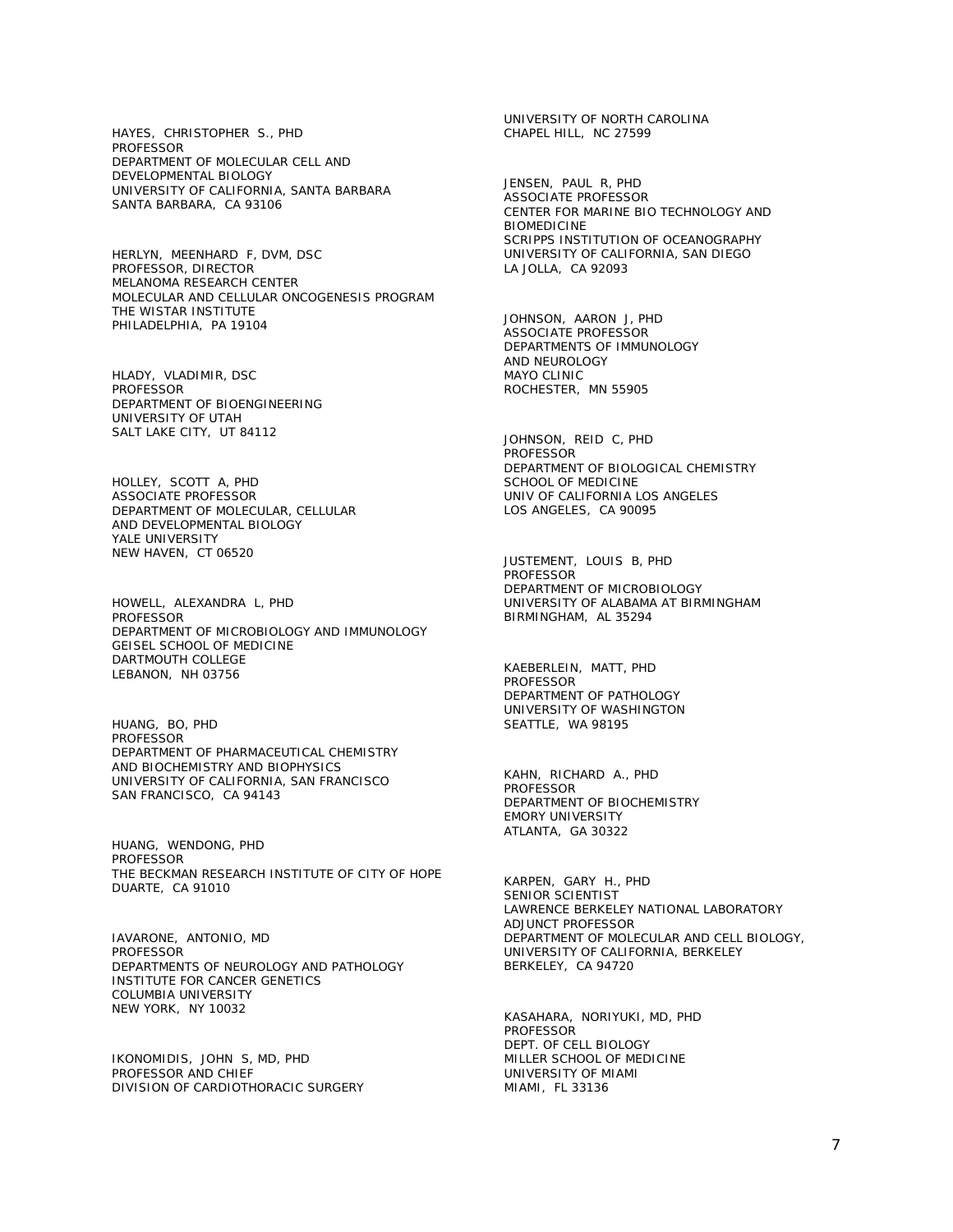KAUNITZ, JONATHAN D., MD PROFESSOR DEPARTMENT OF INTERNAL MEDICINE UNIVERSITY OF CALIFORNIA SCHOOL OF MEDICINE WEST LOS ANGELES VA MEDICAL CENTER LOS ANGELES, CA 90073

KAZNESSIS, YIANNIS, PHD ASSOCIATE PROFESSOR DEPARTMENT OF CHEMICAL ENGINEERING AND MATERIALS SCIENCE UNIVERSITY OF MINNESOTA MINNEAPOLIS, MN 55455

KILPATRICK, LAURIE E, PHD PROFESSOR DEPARTMENT OF PHYSIOLOGY TEMPLE UNIVERSITY SCHOOL OF MEDICINE PHILADELPHIA, PA 19140

KIM, DENNIS H, MD, PHD PROFESSOR DEPARTMENT OF BIOLOGY MASSACHUSETTS INSTITUTE OF TECHNOLOGY CAMBRIDGE, MA 02139

KITAGAWA, KATSUMI, PHD ASSOCIATE PROFESSOR CENTER FOR CHILDHOOD CANCER NATIONWIDE CHILDREN'S HOSPITAL COLUMBUS, OH 43205

KRAMER, MARK ALAN, PHD ASSOCIATE PROFESSOR MATHEMATICAL NEUROSCIENCE DEPARTMENT OF MATHEMATICS AND STATISTICS BOSTON UNIVERSITY BOSTON, MA 02215

KREEGER, PAMELA K, PHD ASSOCIATE PROFESSOR DEPARTMENT OF BIOMEDICAL ENGINEERING UNIVERSITY OF WISCONSIN-MADISON MADISON, WI 53706

KRITZER, JOSHUA A, PHD ASSOCIATE PROFESSOR DEPARTMENT OF CHEMISTRY PEARSON CHEMISTRY LABORATORY TUFTS UNIVERSITY MEDFORD, MA 02155

LAEDERACH, ALAIN T, PHD ASSOCIATE PROFESSOR DEPARTMENT OF BIOLOGY UNIVERSITY OF NORTH CAROLINA AT CHAPEL HILL CHAPEL HILL, NC 27599

LANSFORD, JENNIFER E, PHD RESEARCH PROFESSOR CENTER FOR CHILD AND FAMILY POLICY DUKE UNIVERSITY DURHAM, NC 27708

LESSER, CAMMIE, MD, PHD ASSOCIATE PROFESSOR DIVISION OF INFECTIOUS DISEASE MASSACHUSETTS GENERAL HOSPITAL HARVARD MEDICAL SCHOOL CAMBRIDGE, MA 02139

LEUBA, SANFORD H, PHD ASSOCIATE PROFESSOR DEPARTMENT OF CELL BIOLOGY AND PHYSIOLOGY UNIVERSITY OF PITTSBURGH SCHOOL OF MEDICINE PITTSBURGH, PA 15213

LEWIS, BRYAN LEROY, PHD ASSISTANT PROFESSOR NETWORK DYNAMICS AND SIMULATION LABORATORY VIRGINIA BIOINFORMATICS INSTITUTE VIRGINIA POLYTECHNIC INSTITUTE BLACKSBURG, VA 24061

LI, XIANG-AN, PHD ASSOCIATE PROFESSOR DEPARTMENT OF PEDIATRICS UNIVERSITY OF KENTUCKY LEXINGTON, KY 40536

LIM, MARK, PHD DIRECTOR DEPARTMENT OF PROTEOMICS AMBERGEN, INC WATERTOWN, MA 02472

LIN, QIAO, PHD ASSOCIATE PROFESSOR DEPARTMENT OF MECHANICAL ENGINEERING COLUMBIA UNIVERSITY NEW YORK, NY 10027

LINK, BRIAN A, PHD PROFESSOR DEPARTMENT OF CELL BIOLOGY, NEUROBIOLOGY AND ANATOMY MEDICAL COLLEGE OF WISCONSIN MILWAUKEE, WI 53226

LLOYD, R. STEPHEN, PHD PROFESSOR DEPARTMENT MOLECULAR AND MEDICAL GENETICS OCCUPATIONAL HEALTH SCIENCE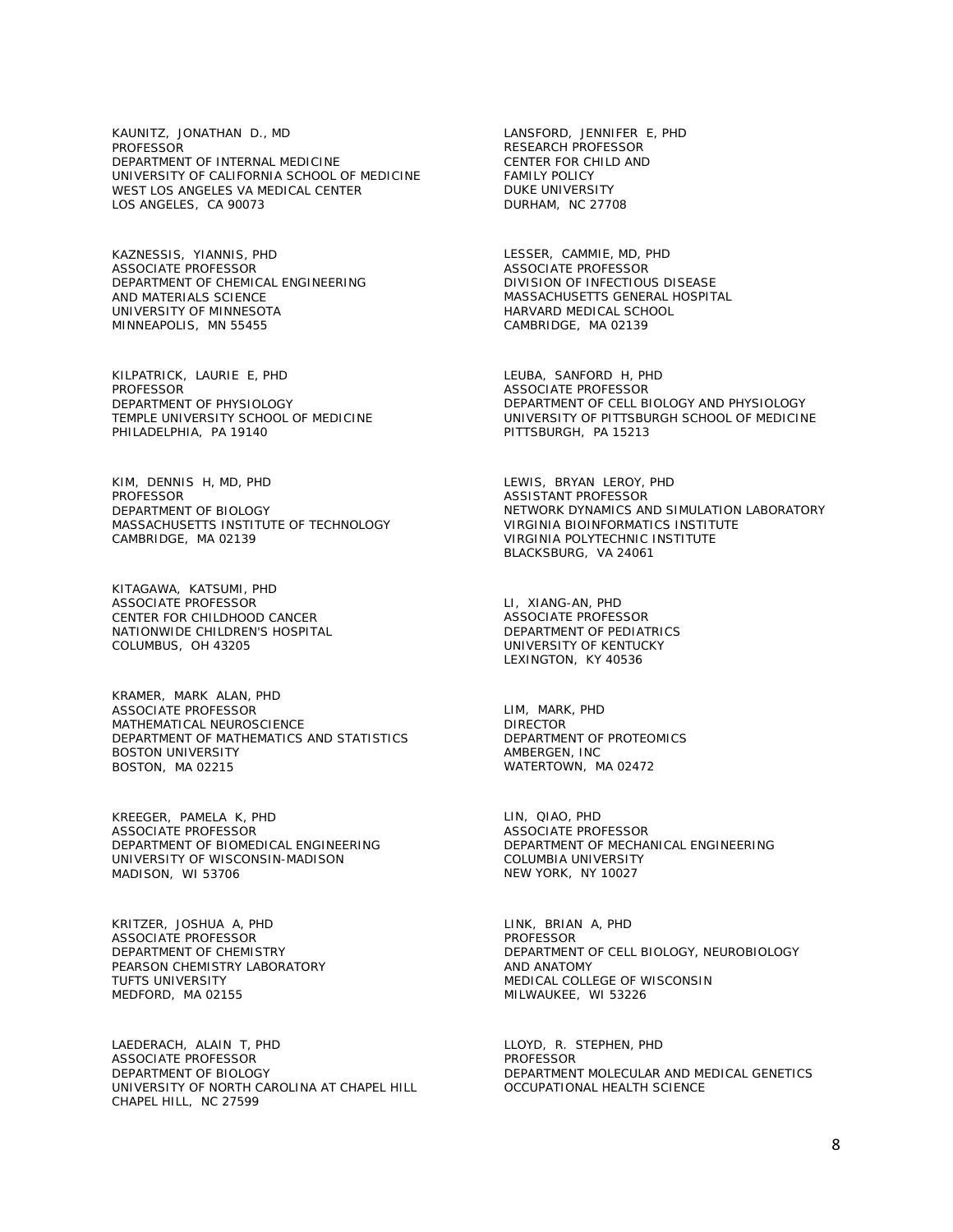OREGON HEALTH AND SCIENCES UNIVERSITY PORTLAND, OR 97239

LOKEY, R SCOTT, PHD ASSISTANT PROFESSOR DEPARTMENT OF CHEMISTRY AND BIOCHEMISTRY UNIVERSITY OF CALIFORNIA, SANTA CRUZ SANTA CRUZ, CA 95064

LORIA, JOSEPH P, PHD **PROFESSOR** DEPARTMENT OF CHEMISTRY YALE UNVERSITY NEW HAVEN, CT 06520

MACDOUGALL, MARY, PHD JAMES R ROSEN CHAIR OF DENTAL RESEARCH AND PROFESSOR ASSOCIATE DEAN FOR RESEARCH AND DIRECTOR INSTITUTE OF ORAL HEALTH RESEARCH SCHOOL OF DENTISTRY UNIVERSITY OF ALABAMA BIRMINGHAM, AL 35294

MALEK, THOMAS R, PHD PROFESSOR DEPARTMENT OF MICROBIOLOGY AND IMMUNOLOGY MILLER SCHOOL OF MEDICINE UNIVERSITY OF MIAMI MIAMI, FL 33136

MANTSCH, JOHN R, PHD PROFESSOR AND CHAIR DEPARTMENT OF BIOMEDICAL SCIENCES MARQUETTE UNIVERSITY MILWAUKEE, WI 53201

MARGOLIS, DAVID M., MD PROFESSOR AND DIRECTOR DEPARTMENT OF MICROBIOLOGY AND IMMUNOLOGY HIV CURE CENTER SCHOOL OF MEDICINE UNIVERSITY OF NORTH CAROLINA AT CHAPEL HILL CHAPEL HILL, NC 27599

MARSZALEK, PIOTR E, PHD **PROFESSOR** DEPARTMENT OF MECHANICAL ENGINEERING AND MATERIALS SCIENCE DUKE UNIVERSITY DURHAM, NC 27708

MASON, CHRISTOPHER EDWARD, PHD ASSISTANT PROFESSOR DEPARTMENT OF PHYSIOLOGY AND BIOPHYSICS INSTITUTE FOR COMPUTATIONAL BIOMEDICINE

WEILL CORNELL MEDICAL COLLEGE NEW YORK, NY 10021

MAY-NEWMAN, KAREN D, PHD PROFESSOR DEPARTMENT OF MECHANICAL ENGINEERING SAN DIEGO STATE UNIVERSITY SAN DIEGO, CA 92182

MCLEOD, RIMA L, MD PROFESSOR OPHTHALMOLOGY AND VISUAL SCIENCE AND PEDIATRICS UNIVERSITY OF CHICAGO CHICAGO, IL 60637

MENDELOWITZ, DAVID, PHD PROFESSOR AND VICE-CHAIRMAN DEPARTMENT OF PHARMACOLOGY AND PHYSIOLOGY INSTITUTE OF BIOMEDICAL SCIENCES SCHOOL OF MEDICINE AND HEALTH SCIENCES GEORGE WASHINGTON UNIVERSITY WASHINGTON, DC 20037

MICHOR, FRANZISKA, PHD PROFESSOR OF COMPUTATIONAL BIOLOGY DEPARTMENT OF BIOSTATISTICS AND COMPUTATIONAL BIOLOGY DANA-FARBER CANCER INSTITUTE HARVARD UNIVERSITY BOSTON, MA 02115

MITREVA, MAKEDONKA, PHD ASSOCIATE PROFESSOR DEPARTMENT OF MEDICINE DEPARTMENT OF GENETICS MCDONNELL GENOME INSTITUTE WASHINGTON UNIVERSITY SCHOOL OF MEDICINE ST. LOUIS, MO 63108

MOERNER, WILLIAM E, PHD HARRY S. MOSHER PROFESSOR DEPARTMENT OF CHEMISTRY BIOPHYSICS PROGRAM AND MOLECULAR IMAGING PROGRAM STANFORD UNIVERSITY STANFORD, CA 94305

MORTON, KATHRYN ANN, MD PROFESSOR DEPARTMENT OF RADIOLOGY UNIVERSITY OF UTAH SCHOOL OF MEDICINE SALT LAKE CITY, UT 84108

MUELLER, DEVIN, PHD ASSOCIATE PROFESSOR DEPARTMENT OF PSYCHOLOGY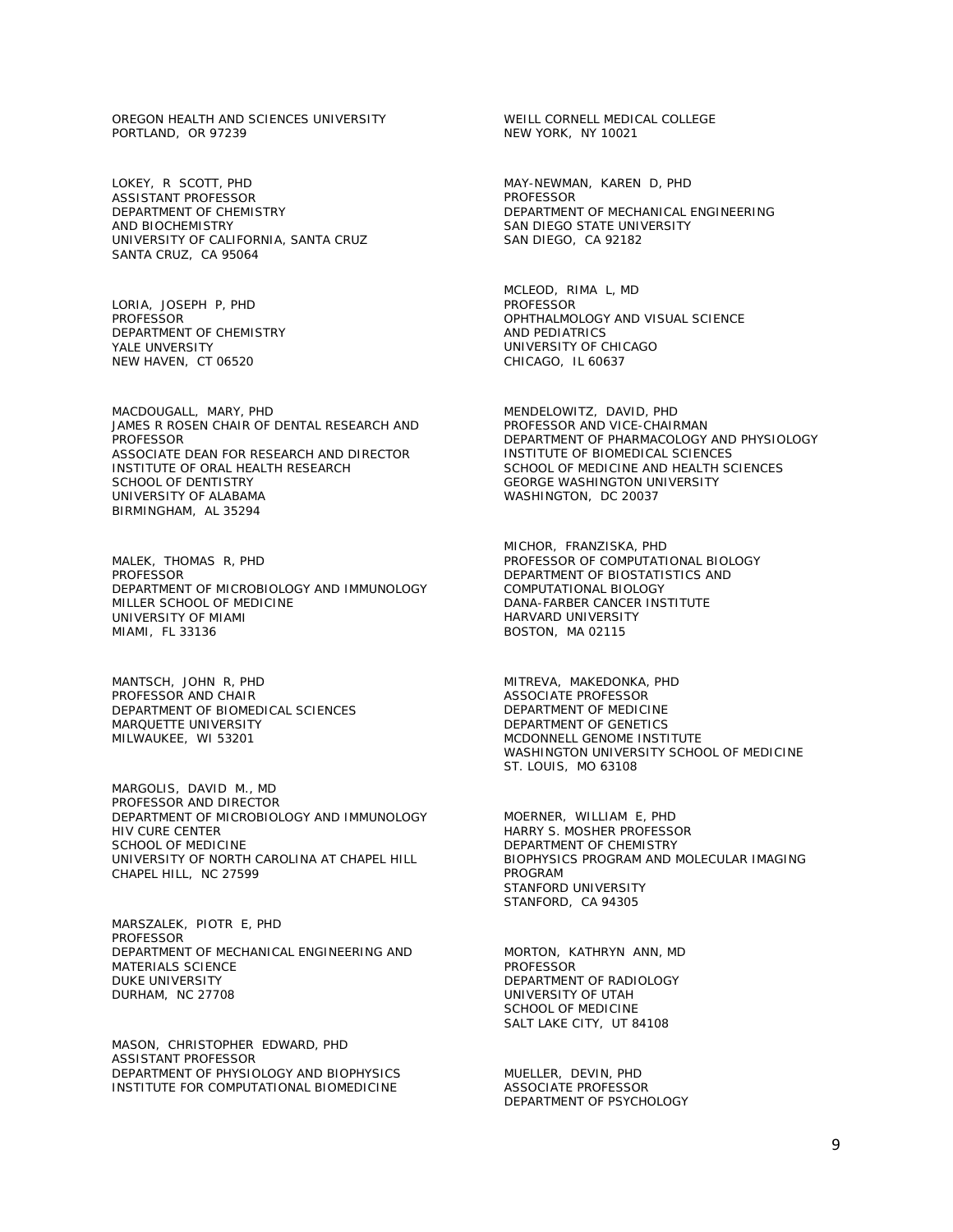UNIVERSITY OF WISCONSIN-MILWAUKEE MILWAUKEE, WI 53211

NEMANI, PRASADARAO V, PHD DIVISION OF INFECTIOUS DISEASES CHILDREN^S HOSPITAL LOS ANGELES LOS ANGELES, CA 90027

NIXON, DOUGLAS F, MD, PHD PROFESSOR AND CHAIR DEPARTMENT OF MICROBIOLOGY, IMMUNOLOGY, AND TROPICAL MEDICINE SCHOOL OF MEDICINE AND HEALTH SCIENCES GEORGE WASHINGTON UNIVERSITY WASHINGTON, DC 20037

PAGANO, MICHELE, MD, PHD CHAIR, DEPARTMENT OF BIOCHEMISTRY AND MOLECULAR PHARMACOLOGY ELLEN AND GERALD RITTER PROFESSOR OF ONCOLOGY INVESTIGATOR, HOWARD HUGHES MEDICAL INSTITUTE NEW YORK UNIVERSITY SCHOOL OF MEDICINE NEW YORK, NY 10016

PAN, HUI-LIN, MD, PHD HELEN T. HAWKINS DISTINGUISHED PROFESSOR DEPARTMENT OF ANESTHESIOLOGY AND PAIN MEDICINE M.D. ANDERSON CANCER CENTER HOUSTON, TX 77030

PARKER, LAURIE L., PHD ASSOCIATE PROFESSOR DEPARTMENT OF BIOCHEMISTRY MOLECULAR BIOLOGY AND BIOPHYSICS UNIVERSITY OF MINNESOTA MINNEAPOLIS, MN 55455

PARRY, BARBARA L, MD **PROFESSOR** DEPARTMENT OF PSYCHIATRY UNIVERSITY OF CALIFORNIA, SAN DIEGO LA JOLLA, CA 92909

PASQUE, MICHAEL K, MD PROFESSOR DEPARTMENT OF CARDIOTHORACIC SURGERY WASHINGTON UNIVERSITY SCHOOL OF MEDICINE ST LOUIS, MO 63110

PELEGRI, FRANCISCO J, PHD **PROFESSOR** DEPARTMENT OF GENETICS AND MEDICAL GENETICS SCHOOL OF MEDICINE AND PUBLIC HEALTH UNIVERSITY OF WISCONSIN MADISON MADISON, WI 53706

PENG, JUNMIN, PHD PROFESSOR STRUCTURAL BIOLOGY AND DEVELOPMENTAL NEUROBIOLOGY SAINT JUDE CHILDREN'S RESEARCH HOSPITAL MEMPHIS, TN 38105

PHAM, RICHARD H, PHMD SENIOR ENTERPRISE ARCHITECT DEPARTMENT OF VETERANS AFFAIRS OFFICE OF INFORMATICS AND ANALYTICS RENO, NV 89502

PLATH, KATHRIN, PHD PROFESSOR DEPARTMENT OF BIOLOGICAL CHEMISTRY UNIVERSITY OF CALIFORNIA, LOS ANGELES LOS ANGELES, CA 90095

POND, SERGEI L KOSAKOVSKY, PHD PROFESSOR DEPARTMENT OF BIOLOGY/ INSTITUTE FOR GENOMICS AND EVOLUTIONARY MEDICINE TEMPLE UNIVERSITY PHILADELPHIA, PA 19122

REINHARD, BJOERN MARKUS, PHD PROFESSOR DEPARTMENT OF CHEMISTRY BOSTON UNIVERSITY BOSTON, MA 02215

REINHART-KING, CYNTHIA A., PHD PROFESSOR DEPARTMENT OF BIOMEDICAL ENGINEERING CORNELL UNIVERSITY ITHACA, NY 14853

REMAGE-HEALEY, LUKE R, PHD ASSOCIATE PROFESSOR DEPARTMENT OF PSYCHOLOGICAL AND BRAIN **SCIENCES** UNIVERSITY OF MASSACHUSETTS AMHERST, MA 01003

REMICK, DANIEL G.,, MD PROFESSOR AND CHAIR DEPARTMENT OF PATHOLOGY AND LABORATORY MEDICINE SCHOOL OF MEDICINE BOSTON UNIVERSITY BOSTON, MA 02118

RICHARDS, KRISTY L, MD, PHD ASSOCIATE PROFESSOR DEPARTMENT OF BIOMEDICAL SCIENCES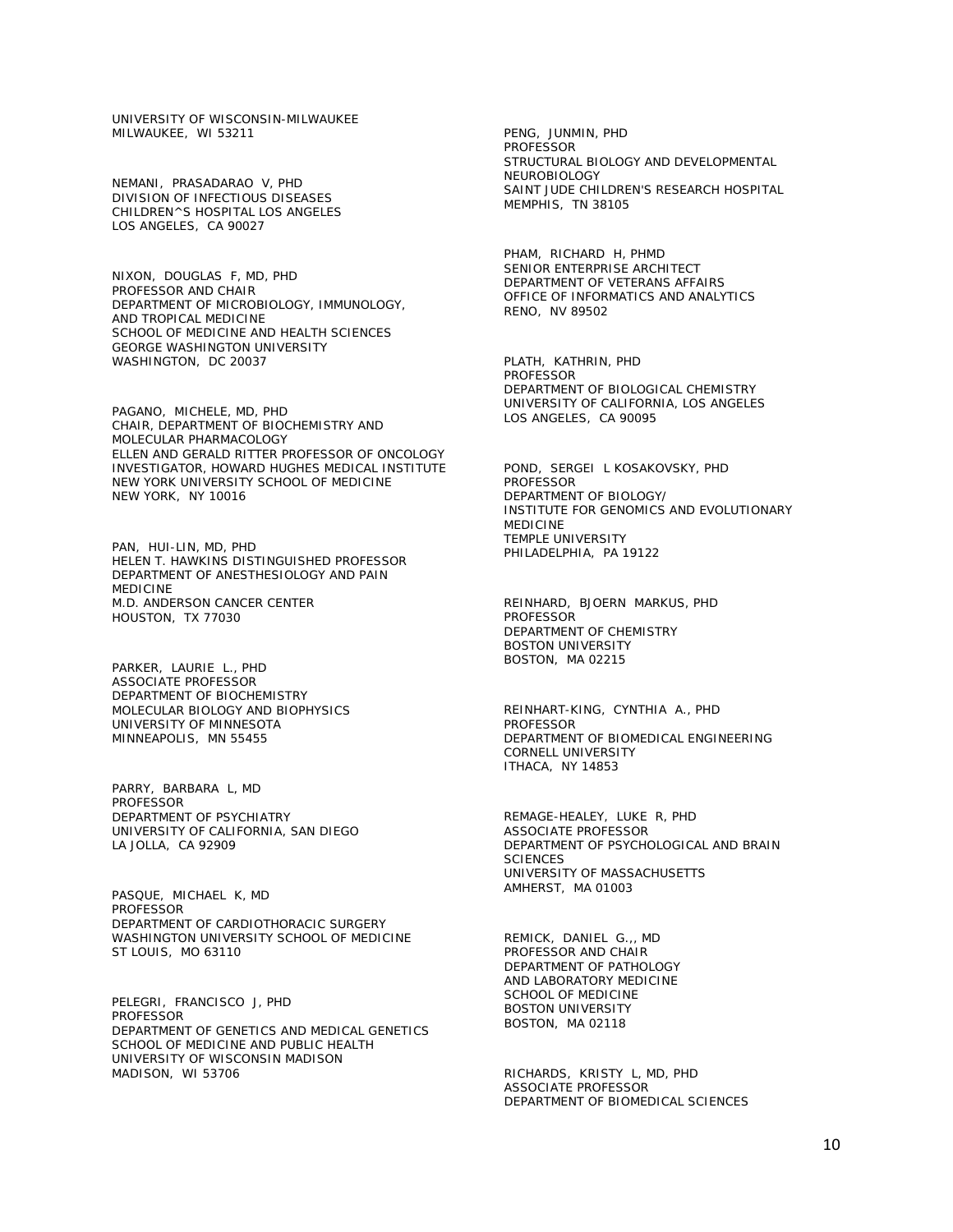COLLEGE OF VETERINARY MEDICINE CORNELL UNIVERSITY ITHACA, NY 14853

ROSENFELD, CHERYL SUSAN, PHD **PROFESSOR** DEPARTMENT OF BIOMEDICAL SCIENCES THOMPSON CENTER FOR AUTISM AND BOND LIFE SCIENCES CENTER NEURO DISORDERS UNIVERSITY OF MISSOURI COLUMBIA, MO 65211

SAMSON, WILLIS K., PHD **PROFESSOR** DEPARTMENT OF PHARMACOLOGICAL AND PHYSIOLOGICAL SCIENCE SCHOOL OF MEDICINE ST. LOUIS UNIVERSITY ST. LOUIS, MO 63104

SEDIVY, JOHN M., PHD PROFESSOR DEPARTMENT OF MOLECULAR, CELL BIOLOGY AND BIOCHEMISTRY BROWN UNIVERSITY PROVIDENCE, RI 02912

SEELIGER, MARKUS AUGUST, PHD ASSOCIATE PROFESSOR DEPARTMENT OF PHARMACOLOGY STONY BROOK UNIVERSITY STONY BROOK, NY 11794

SESTAK, KAROL, PHD RESEARCH DIRECTOR AND CORE SCIENTIST TULANE NATIONAL PRIMATE RESEARCH CENTER TULANE UNIVERSITY SCHOOL OF MEDICINE COVINGTON, LA 70433

SETHI, ISHWAR K., PHD PROFESSOR DEPARTMENT OF COMPUTER SCIENCE AND ENGINEERING OAKLAND UNIVERSITY ROCHESTER, MI 48309

SHI, YANHONG, PHD **PROFESSOR** DEPARTMENT OF NEUROSCIENCE BECKMAN RESEARCH INSTITUTE OF THE CITY OF HOPE DUARTE, CA 91001

SHIODA, TOSHIHIRO, MD, PHD ASSOCIATE PROFESSOR OF MEDICINE DIRECTOR OF MOLECULAR PROFILING LABORATORY MASSACHUSETTS GENERAL HOSPITAL DEPARTMENT OF MEDICINE

HARVARD MEDICAL SCHOOL CHARLESTOWN, MA 02129

SMITH, M MITCHELL, PHD PROFESSOR DEPARTMENT OF MICROBIOLOGY UNIVERSITY OF VIRGINIA CHARLOTTESVILLE, VA 22908

SO, PETER T., PHD PROFESSOR DEPARTMENTS OF MECHANICAL AND BIOLOGICAL ENGINEERING MASSACHUSETTS INSTITUTE OF TECHNOLOGY CAMBRIDGE, MA 02139

SONG, JIANXUN JIM, PHD MICROBIOLOGY AND IMMUNOLOGY THE PENNSYLVANIA STATE UNIVERSITY, COLLEGE OF MEDICINE HERSEY, PA 17033

STAATS, HERMAN F., PHD PROFESSOR DEPARTMENT OF PATHOLOGY DUKE UNIVERSITY MEDICAL CENTER DURHAM, NC 27710

STORICI, FRANCESCA, PHD ASSOCIATE PROFESSOR DEPARTMENT OF MOLECULAR GENETICS INTERNATIONAL SCHOOL FOR ADVANCED STUDIES GEORGIA INSTITUTE OF TECHNOLOGY ATLANTA, GA 30332

STORKUS, WALTER J., PHD PROFESSOR DEPARTMENTS OF DERMATOLOGY AND IMMUNOLOGY UNIVERSITY OF PITTSBURGH SCHOOL OF MEDICINE PITTSBURGH, PA 15213

STRAIGHT, AARON F, PHD ASSOCIATE PROFESSOR DEPARTMENT OF BIOCHEMISTRY STANFORD UNIVERSITY MEDICAL SCHOOL STANFORD, CA 94305

STREELMAN, JEFFERY TODD, PHD PROFESSOR SCHOOL OF BIOLOGY PETIT INSTITUTE FOR BIOENGINEERING AND **BIOSCIENCE** GEORGIA INSTITUTE OF TECHNOLOGY ATLANTA, GA 30332

SZYMUSIAK, RONALD, PHD RESEARCH CAREER SCIENTIST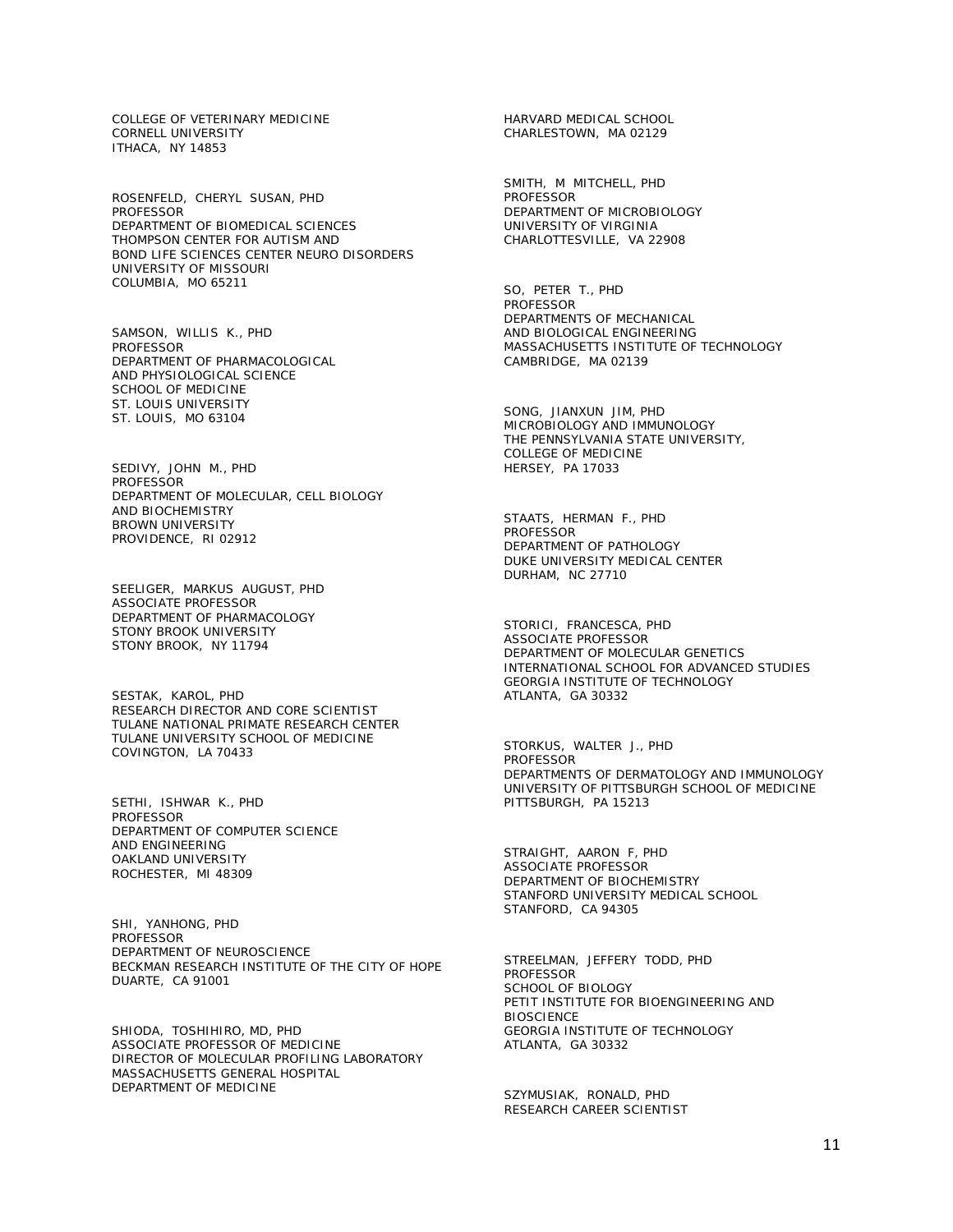V.A. GREATER LOS ANGELES HEALTHCARE SYSTEM DEPARTMENTS OF MEDICINE AND NEUROBIOLOGY DAVID GEFFEN SCHOOL OF MEDICINE UNIVERSITY OF CALIFORNIA LOS ANGELES LOS ANGELES, CA 91343

TANNY , JASON, PHD ASSOCIATE PROFESSOR ASSOCIATE PROFESSOR DEPARTMENT OF PHARMACOLOGY AND THERAPEUTICS MCGILL UNIVERSITY MONTREAL, QC H3G 1, CANADA

TAO, WEIGUO ANDY, PHD PROFESSOR DEPARTMENT BIOCHEMISTRY PURDUE UNIVERSITY WEST LAFAYETTE, IN 47907

TAO, YUAN-XIANG, MD, PHD PROFESSOR AND VICE CHAIR DEPARTMENT OF ANESTHESIOLOGY NEW JERSEY MEDICAL SCHOOL RUTGERS, THE STATE UNIVERSITY OF NEW JERSEY NEWARK, NJ 07103

TERMINI, JOHN S, PHD **PROFESSOR** DEPARTMENT OF MOLECULAR MEDICINE BECKMAN RESEARCH INSTITUTE OF CITY OF HOPE DUARTE, CA 91010

TETTELIN, HERVE S, PHD ASSOCIATE PROFESSOR DEPARTMENT OF MICROBIAL GENOMICS INSTITUTE FOR GENOME SCIENCES UNIVERSITY OF MARYLAND SCHOOL OF MEDICINE BALTIMORE, MD 21201

THAYER, MATHEW J, PHD PROFESSOR DEPARTMENT OF BIOCHEMISTRY AND MOLECULAR BIOLOGY OREGON HEALTH AND SCIENCE UNIVERSITY PORTLAND, OR 97201

THOMAS, PAUL GLYNDWR, PHD ASSOCIATE MEMBER DEPARTMENT OF IMMUNOLOGY ST. JUDE CHILDREN'S RESEARCH HOSPITAL MEMPHIS, TN 38105

THUMMEL, CARL S., PHD **PROFESSOR** DEPARTMENT OF HUMAN GENETICS UNIVERSITY OF UTAH GEORGE AND DOLORES ECCLES INSTITUTE

ROOM 5100, 15 N 2030 E SALT LAKE CITY, UT 84112

TIRRELL, DAVID A, PHD ROSS MCCOLLUM-WILLIAM H. CORCORAN PROFESSOR DIVISION OF CHEMISTRY AND CHEMICAL ENGINEERING CALIFORNIA INSTITUTE OF TECHNOLOGY PASADENA, CA 91125

TRETYAKOVA, NATALIA Y, PHD PROFESSOR DEPARTMENT OF MEDICINAL CHEMISTRY UNIVERSITY OF MINNESOTA CANCER CENTER MINNEAPOLIS, MN 55455

VAZIRI, ALIPASHA, PHD ASSOCIATE PROFESSOR LABORATORY OF NEUROTECHNOLOGY AND **BIOPHYSICS** ROCKEFELLER UNIVERSITY NEW YORK CITY, NY 10065

VEGLIA, GIANLUIGI, PHD PROFESSOR DEPARTMENT OF MOLECULAR BIOLOGY AND **BIOPHYSICS** UNIVERSITY OF MINNESOTA MINNEAPOLIS, MN 55455

VERNE, G NICHOLAS, MD PROFESSOR AND CHAIRMAN DEPARTMENT OF MEDICINE TULANE UNIVERSITY SCHOOL OF MEDICINE NEW ORLEANS, LA 70112

WACHOWIAK, DALE M, PHD USTAR PROFESSOR DEPARTMENT OF NEUROBIOLOGY AND ANATOMY UNIVERSITY OF UTAH SALT LAKE CITY, UT 84108

WANG, NING, SCD PROFESSOR DEPARTMENT OF MECHANICAL SCIENCE AND ENGINEERING UNIVERSITY OF ILLINOIS AT URBANA-CHAMPAIGN URBANA, IL 61801

WANG, SAMUEL SHENG-HUNG, PHD ASSOCIATE PROFESSOR DEPARTMENT OF MOLECULAR BIOLOGY PRINCETON UNIVERSITY PRINCETON, NJ 08544

WANG, YINSHENG, PHD PROFESSOR DEPARTMENT OF CHEMISTRY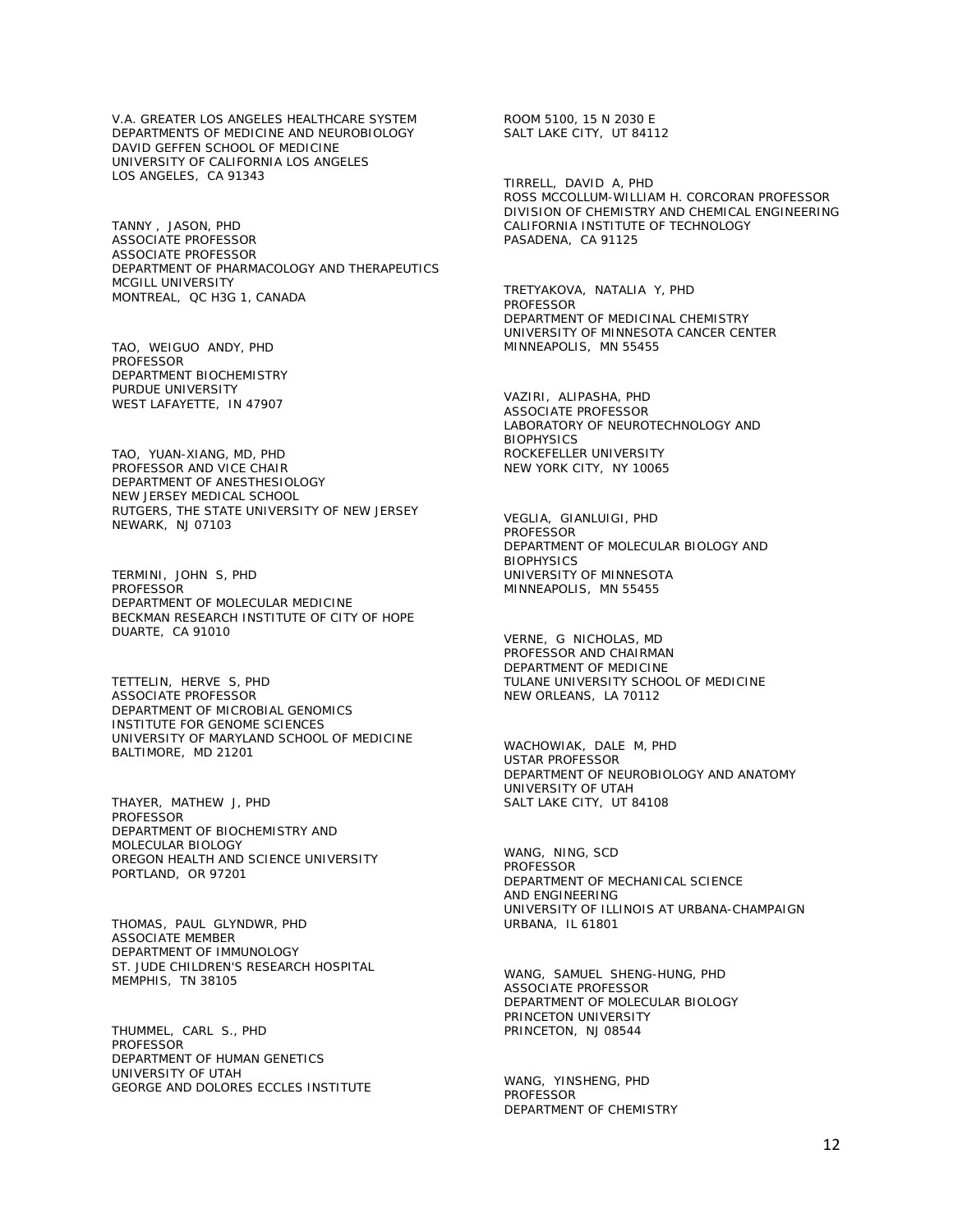UNIVERSITY OF CALIFORNIA RIVERSIDE RIVERSIDE, CA 92521

WEI, FENG, MD, PHD ASSOCIATE PROFESSOR DEPARTMENT OF NEURAL AND PAIN SCIENCES UNIVERSITY OF MARYLAND, BALTIMORE BALTIMORE, MD 21201

WHETSTINE, JOHNATHAN R., PHD ASSOCIATE PROFESSOR DEPARTMENT OF MEDICINE MASSACHUSETTS GENERAL HOSPITAL CANCER CENTER CHARLESTOWN, MA 02129

WILLITS, REBECCA K, PHD MARGARET F. DONOVAN ENDOWED CHAIR DEPARTMENT OF BIOMEDICAL ENGINEERING UNIVERSITY OF AKRON AKRON, OH 44325

WOLFNER, MARIANA FEDERICA, PHD PROFESSOR DEPARTMENT OF MOLECULAR BIOLOGY AND GENETICS CORNELL UNIVERSITY ITHACA, NY 14853

WRIGHT, ROBERT O, MD ETHEL H WISE CHAIR AND PROFESSOR ENVIRONMENTAL MEDICINE AND PUBLIC HEALTH DEPARTMENT OF PEDIATRICS AND ENVIRONMENTAL MEDICIN ICHAN SCHOOL OF MEDICINE AT MOUNT SINAI NEW YORK, NY 10029

XIAO, JIE, PHD ASSOCIATE PROFESSOR DEPARTMENT OF BIOPHYSICS AND BIOPHYSICAL **CHEMISTRY** JOHNS HOPKINS SCHOOL OF MEDICINE BALTIMORE, MD 21205

XU, BING, PHD PROFESSOR DEPARTMENT OF CHEMISTRY BRANDEIS UNIVERSITY WALTHAM, MA 02454

YAO, TINGTING, PHD ASSOCIATE PROFESSOR DEPARTMENT OF BIOCHEMISTRY AND MOLECULAR BIOLOGY COLORADO STATE UNIVERSITY FORT COLLINS, CO 80523

ZHANG, LIQING, PHD

ASSOCIATE PROFESSOR ASSOCIATE PROFESSOR VIRGINIA TECH DEPARTMENT OF COMPUTER SCIENCE BLACKSBURG, VA 24061

ZHANG, MICHAEL Q, PHD PROFESSOR AND DIRECTOR DEPARTMENT OF MOLECULAR AND CELL BIOLOGY CENTER FOR SYSTEMS BIOLOGY UNIVERSITY OF TEXAS AT DALLAS RICHARDSON , TX 75080

ZHAO, HUIMIN, PHD PROFESSOR AND CHAIR DEPARTMENT OF CHEMICAL AND BIOMOLECULAR ENGINEERING UNIVERSITY OF ILLINOIS AT URBANA - CHAMPAIGN URBANA, IL 61801

ZHENG, SIYANG, PHD ASSOCIATE PROFESSOR DEPARTMENTS OF BIOMEDICAL ENGINEERING AND ELECTRICAL ENGINEERING PENNSYLVANIA STATE UNIVERSITY UNIVERSITY PARK, PA 16802

ZHOU, GANG, PHD ASSOCIATE PROFESSOR GEORGIA CANCER CENTER BASIC SCIENCE LABORATORIES CANCER IMMUNOLOGY, INFLAMMATION AND TOLERANCE MEDICAL COLLEGE OF GEORGIA GEORGIA HEALTH SCIENCES UNIVERSITY AUGUSTA, GA 30912

ZIMRING, JAMES C., MD, PHD MEMBER AND DIRECTOR TRANSFUSION RESEARCH PROGRAM PUGET SOUND BLOOD CENTER SEATTLE, WA 98102

ZIPFEL, WARREN R, PHD ASSOCIATE PROFESSOR SCHOOL OF BIOMEDICAL ENGINEERING CORNELL UNIVERSITY ITHACA, NY 14853

ZOU, LEE, PHD ASSOCIATE PROFESSOR MASSACHUSETTS GENERAL HOSPITAL HARVARD UNIVERSITY CHARLESTOWN, MA 02129

ZWAKA, THOMAS P., MD, PHD PROFESSOR BLACK FAMILY STEM CELL INSTITUTE